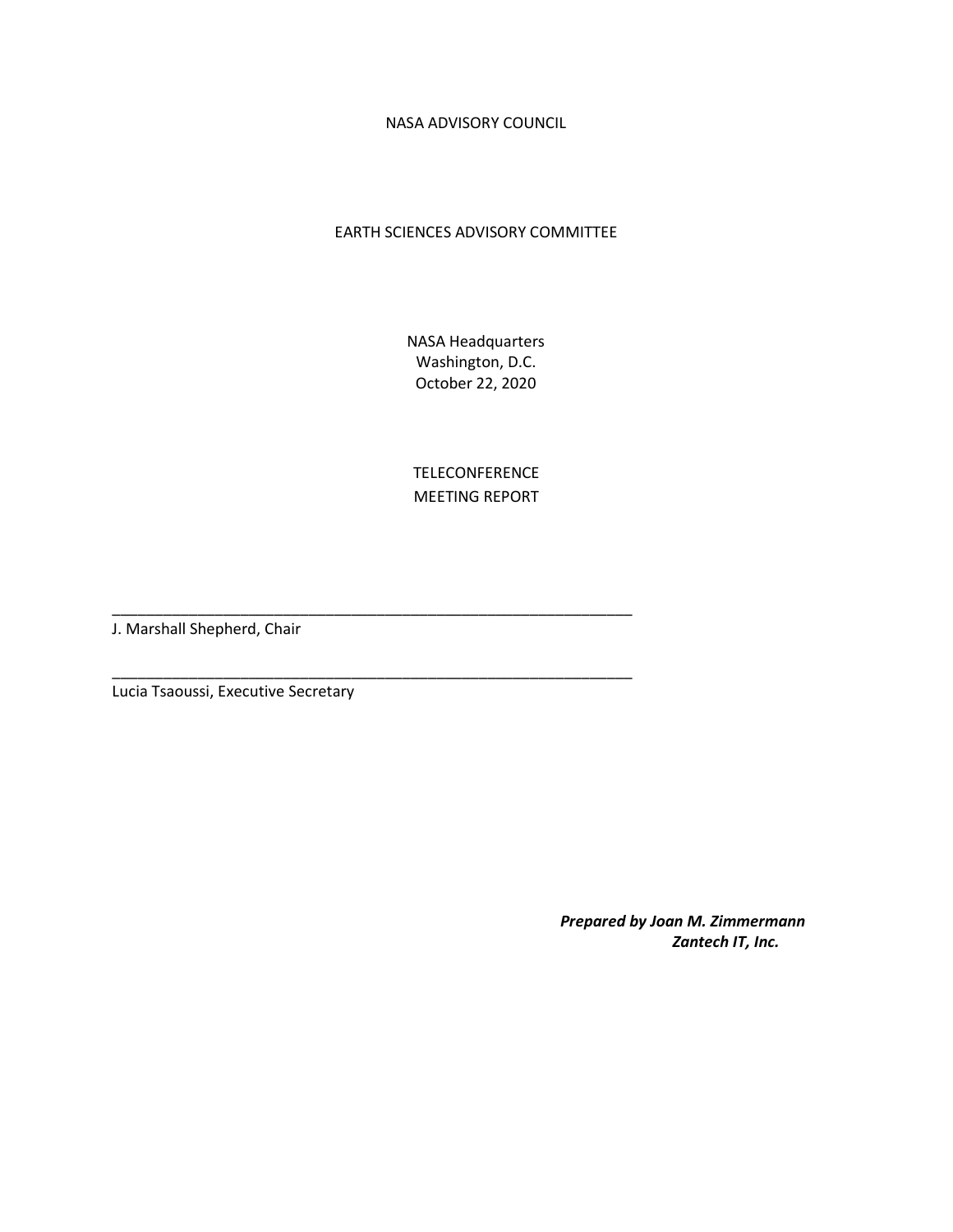#### October 22, 2020 Introduction

Dr. Lucia Tsaoussi, Executive Secretary of the Earth Science Advisory Committee (ESAC), opened the teleconference, which was devoted to the annual Government Performance Reporting Act Modernization Act (GPRAMA) review. Dr. Tsaoussi reminded the meeting participants of the meaning of the grades associated with GPRAMA outcomes (Green, Yellow, and Red), which are associated with reporting requirements. The committee reviewed reports of the science focus areas that document progress as measured by the GPRAMA identified annual performance goals.

Ms. Sandra Cauffman, Deputy Director for the Earth Science Division (ESD), made brief remarks and thanked everyone for participating in the GPRAMA ESD research review.

Dr. J. Marshall Shepherd, ESAC Chair, initiated the discussion, and commended the Program Managers (PMs) on the report that the committee had reviewed in preparation for voting. Dr. Tsaoussi requested that for the record, ESAC members should touch briefly on the focus areas under the goals before providing their votes.

**Annual Performance Goal 1.1.8: NASA shall demonstrate progress in characterizing the behavior of the Earth system, including its various components and the naturally-occurring and human-induced forcings that act upon it.**

## **1.1.8.1**

## *Atmospheric Composition (1.1.8.1)*

Dr. Daven Henze briefly characterized the report's subtopic organization as a very clear, concise read, covering aerosol and cloud, and radiative effects, as well as international activities. He remarked that the section included good overviews that qualitatively described several scientific outcomes, which collectively demonstrated satisfactory performance for the total performance goal.

Dr. Andrew Dessler was asked to comment; he said that he concurred with Dr. Henze's description without further comment.

## *Carbon Cycle and Ecosystems (1.1.8.2)*

Dr. Nancy Glenn addressed this subgoal, first commenting that she had some minor edits in the area of biodiversity, that she would later send on to the appropriate party. Dr. Glenn said the section represented a nice synthesis of the science, particularly with a focus on biogeochemistry and terrestrial ecology, as well as human impacts on ecosystems. She felt that given the audience for the report, ESD would need to explicitly spell out instances of US contributions in both goals 1.1.8.2 and 1.1.9.2. Dr. Tsaoussi noted this remark for the record.

Dr. Anastasia Romanou agreed with Dr. Glenn's assessment, adding that the report provided a good coherent description of improvements in scientific understanding, particularly in marine and terrestrial ecosystems. She noted a few typos and added that the report should highlight the types of measurements being carried out.

Dr. Colleen Mouw commented on progress in ocean biology, and said the report contained a good description of how different observations are being integrated, especially with regard to how water column processes are being characterized through innovative measurements, and observations on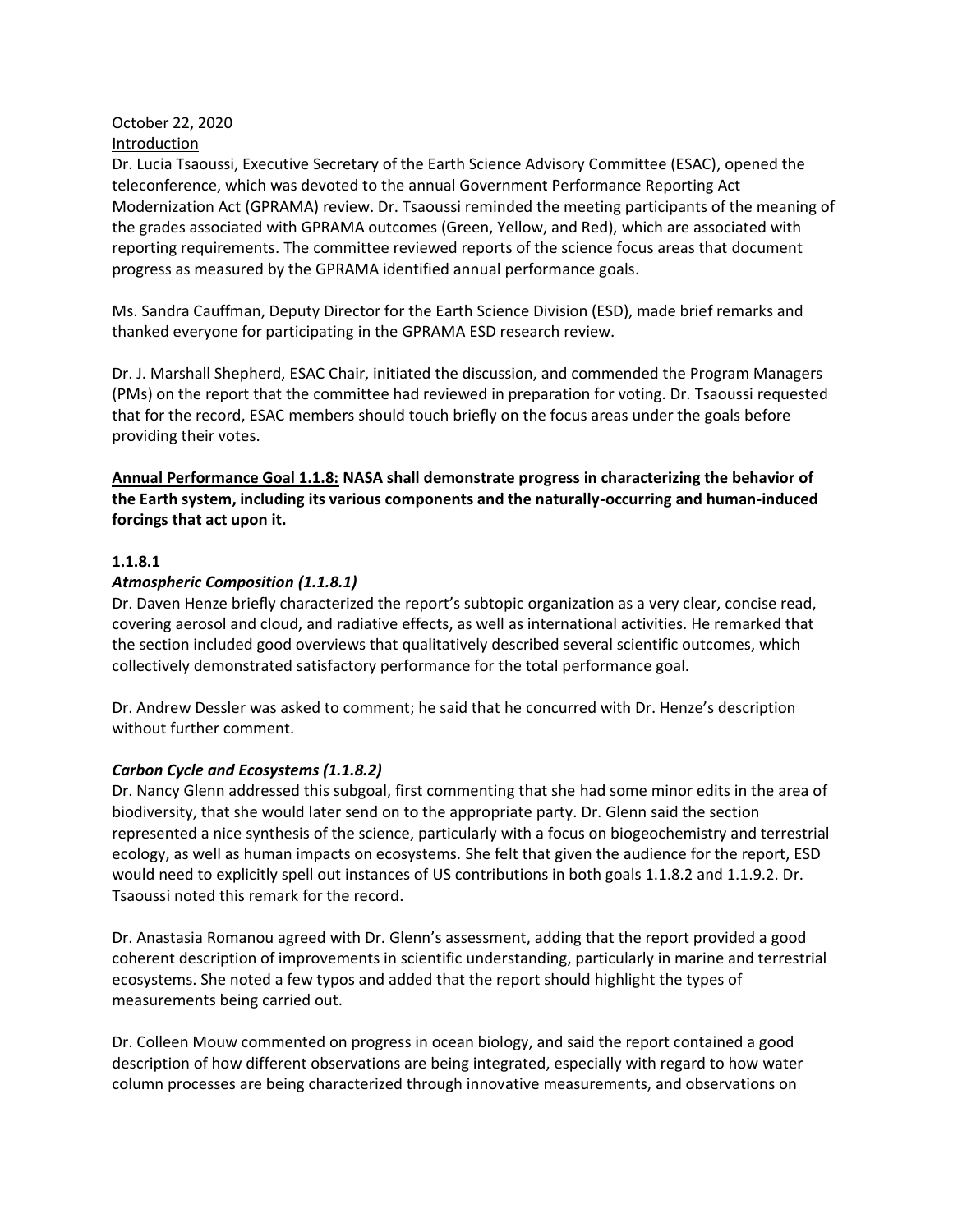phytoplankton and coral reefs. She appreciated how the report highlighted how many disparate observations are now being integrated.

#### *Climate Variability and Change (1.1.8.3)*

Dr. Ian Joughin felt that the section read well, and that it satisfactorily described progress in all four areas; everything seemed consistent in style and tone. He added that he had minor editorial comments to be passed along, and recommended that special terms be parenthetically defined for the benefit of non-specialist readers.

Dr. Romanou focused her comments on ocean and climate, and Earth system modeling, and recommended including ice in the first paragraph that addressed the discussion of climate change. In terms of ocean dynamics, she agreed that the report aptly conveyed that the cited paper represented non-novel research, and was simply another way of saying the same thing. Dr. Romanou also referenced a 2020 carbon cycle paper that would be advisable to include in this section.

Dr. Dessler commented that the NASA Goddard Institute of Space Science (GISS) is doing quite a good job on Earth system modeling, as is the Global Modeling and Assimilation Office (GMAO); Earth system modeling is a particularly hard problem.

Dr. Ray Schmitt offered comments on the ocean section, which he described as doing a nice job on ocean heat content; he suggested including a paper on haline circulation in this section. Data on sea level rise and water cycle are nicely referenced (particularly Yu *et al*.). He added that the research has been detecting linear trends in changing salinity patterns over the past 30 years, representing one of the most important topics in ocean science.

## *Earth Surface and Interior (1.1.8.4)*

Dr. Thomas Herring commented that this section was well done, and did a good job in characterizing the behavior of systems, with appropriate inclusion of research that has evolved over the last decade; sea level is a tough problem, and researchers are starting to look at surface mineralogy, as well as magnetic field work that has relevance to the workings of Earth's interior [e.g., the future NASA-ISRO Synthetic Aperture Radar (NISAR) mission, unmanned aerial vehicle missions]. He agreed that international collaboration was absolutely critical to this type of research, which also has relevance to problems in relativity.

Dr. Roland Burgmann said he was impressed at the comprehensive yet concise report, which ranged from the lithosphere all the way to core dynamics, and that there seemed to be significant progress in the areas covered.

Dr. Joughin commented that while he was a great NISAR fan, he thought some of the detail in the report was too mission-focused, and could be trimmed down. Dr. Tsaoussi noted the comment for action.

#### *Water and Energy Cycle (1.1.8.5)*

Dr. Sara Tucker said that this interesting section covered water in all phases and locations (surface, soil, oceans, atmosphere) and did a nice job of highlighting the scientific results. Notably, this research is enabled by a number of ESD space-based missions. The report also made clear much work is being done in support of future missions, and enabling enhanced research. There was a lot of focus on flux, and risks of drought and flood, as well as high-mountain science efforts to look at the impact of mountain water supply sources. There was also a good discussion of P-band algorithm development associated with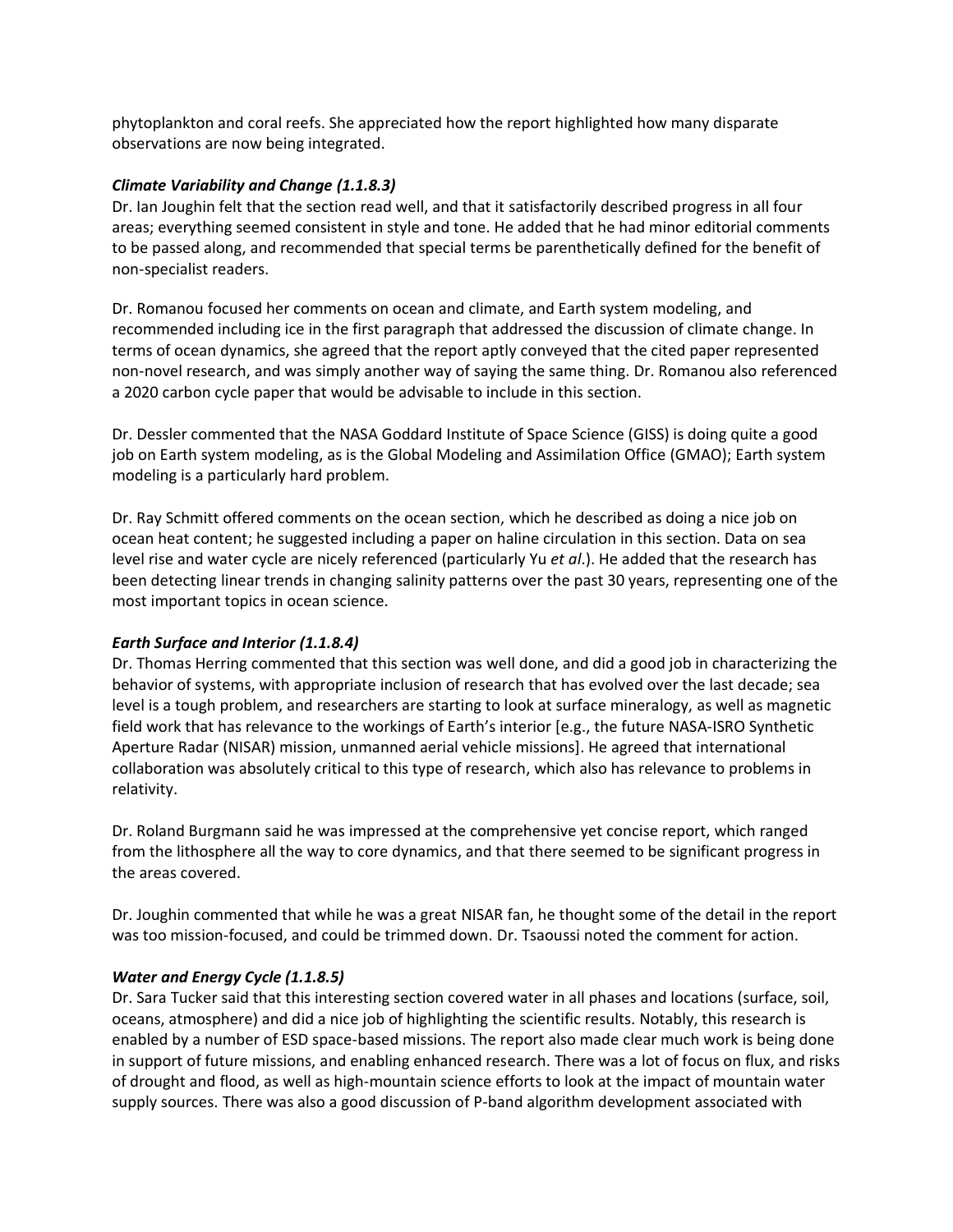Department of Defense (DOD) satellites. The report did a good job in covering a broad area, as well as highlighting the connections between research areas.

Dr. Shepherd commented that this was a well-done section, especially given that it had had to weave together a range of disparate topics.

## *Weather and Atmospheric Dynamics (1.1.8.6)*

Dr. Shepherd said that this was a well-done section, but pointed out that the discussion on page 59 did feel like more of a climate/atmospheric composition discussion rather than a weather discussion, and thus seemed a little out of place. He thought that the IMERG discussion was nicely done showing good work emerging. Data on frozen precipitation, a key goal of the Global Precipitation Measurement (GPM), shows the evolution of mission.

Dr. Sara Tucker thought there was interesting work shown on the AIRS observations on 3D tracking of winds, work that shows the potential of infrared sounding techniques for describing wind products, the Cyclone Global Navigation Satellite System (CYGNSS) mission, and lightning mapping.

*\*\*ESAC concluded the discussion of Goal 1.1.8. Dr. Shepherd proposed a Green grade for this section. There was unanimous agreement.*

**Annual Performance Goal 1.1.9: NASA shall demonstrate progress in enhancing understanding of the interacting processes that control the behavior of the Earth system, and in utilizing the enhanced knowledge to improve predictive capability.**

## *Atmospheric Composition (1.1.9.1)*

Dr. Henze discussed the section's focus on unconstrained emissions from particular sectors of the worldimpact of COVID lockdowns on carbon dioxide, biogenic emissions, recent airborne activities and analyses of previous field campaigns. He had some small edits to pass on, and offered to pass forward an additional paper that would further support this section.

Dr. Dessler said he did not note much distinction between 1.1.8 and 1.1.9, but felt that research on Air Quality had been superior. Understanding aerosols is a hard problem, but significance progress is made. Regarding the upper atmosphere, NASA's bailiwick, there has been very good work all around.

ESAC paused briefly at 2:13pm to hear remarks from Dr. Karen St. Germain, the recently appointed Director of ESD. Dr. St. Germain thanked the ESAC for their efforts and their important role as "thought partners" in these dynamic times, where science is more impactful than ever. Dr. Shepherd welcomed Dr. St. Germain, and said he looked forward to working with her.

## *Carbon Cycle and Ecosystems (1.1.9.2)*

Dr. Glenn said that it had been hard to distinguish what should go where in some cases, but she understood that was due to the necessary interweaving of many observations. In the section on interactive processes, she felt that some wording could be moved down from 1.1.8, as there is much overlap in content, e.g. in ocean biology and biogeochemistry. Commenting on land cover and land use change, in which there was a large emphasis on central/SE Asia and Ukraine, Dr. Glenn suggested adding some US observations to achieve balance, given the audience for the report.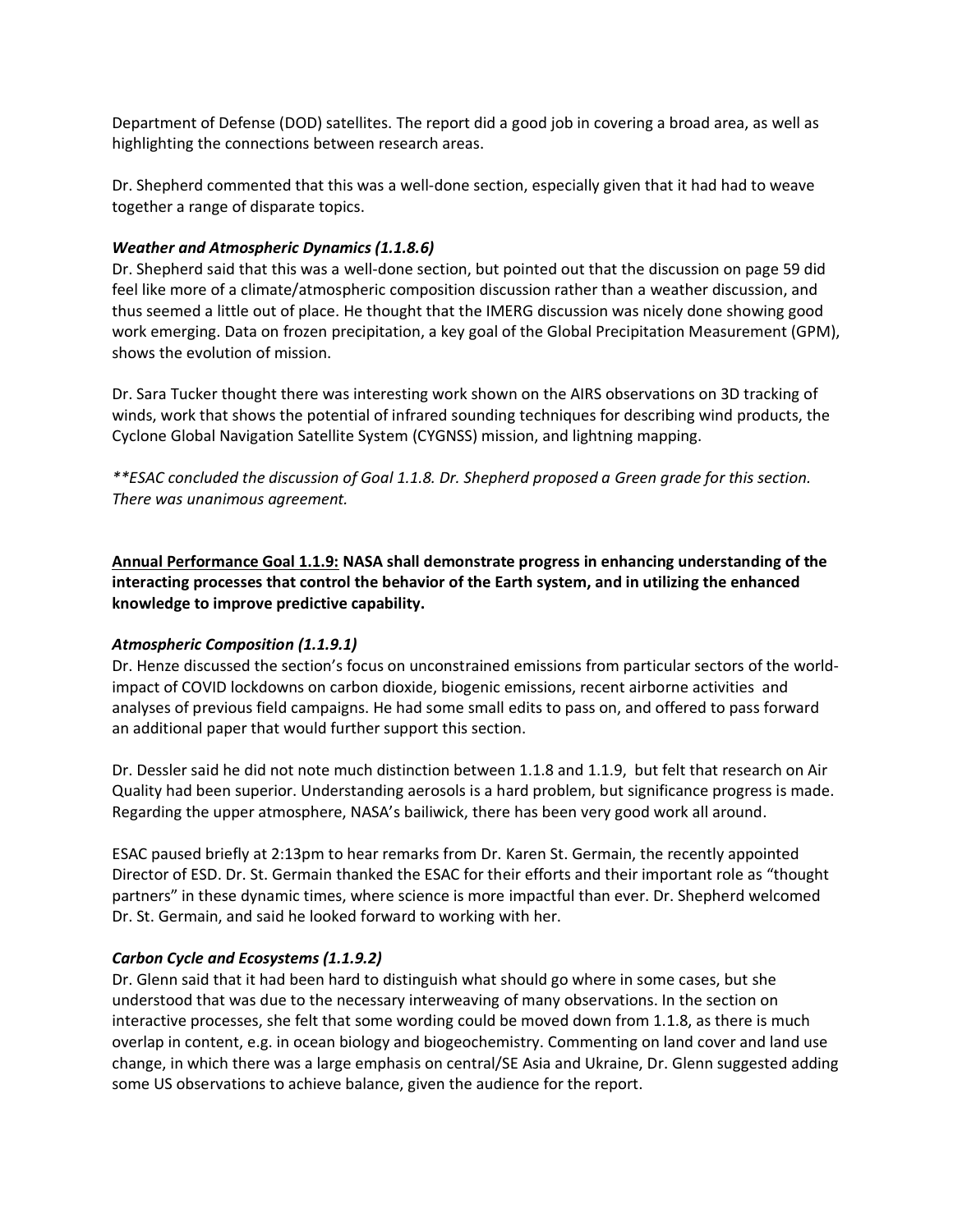Dr. Romanou agreed with Dr. Glenn's comments, adding that recent work has enhanced the ability to predict better how the Earth system sequesters carbon.

Dr. Mouw said she concurred with the discussion, and had nothing further to add.

#### *Climate Variability and Change (1.1.9.3)*

Dr. Joughin felt the section read well and fit together, but with regard to the discussion of ice, he felt it would be better to restructure the report into different, distinct sections (i.e. sea ice, land ice, continental shelf).

Dr. Romanou remarked on how research on oceans within the climate system addressed predictive abilities well, as well as modeling projections. Further work from Estimating the Circulation and Climate of the Ocean (ECCO) framework re: sea level rise, and changes in ocean circulation continues to enhance predictive capabilities. With regard to Earth system modeling, she noted that a 2020 paper that came out a month prior, the MERRA-2 reanalysis, also added to the satisfactory overview of advances. Dr. Schmitt remarked on the importance of a long continuous data series to a functional modeling program within ECCO. Important work has also been done on Miami-area flooding and tidal predictions, which might be good to include in the report.

Dr. Dessler commented that an immense amount of work had been done at GISS on Earth system modeling, which has done a good job at improving their model. MERRA-2, using data on the surface, cryosphere, and chemistry, has also done quite a good job in describing an enormous body of work.

## *Earth Surface and Interior (1.1.9.4)*

Dr. Herring commented on the sections descriptions of improving predictive capabilities for volcanoes, landslides, and some limited capabilities for better predicting earthquakes.

Dr. Burgmann noted that there is less of a focus on probabilistic predictions, with models getting at a better understanding of components of these systems, such as the relationship between slow slip events and earthquakes.

#### *Water Cycle (1.1.9.5)*

Dr. Tucker noted that this section, while also overlapping with items under 1.1.8, did a good job of highlighting the improvements in understanding that enhance prediction, and the relationship with other areas, as well as extreme events, and impacts on lives. It would be good to highlight in this section the NASA efforts that collaborate with end-user partners, globally.

#### *Weather and Atmospheric Dynamics (1.1.9.6)*

focus on the JEDI interface, prediction, and new methods of retrieval.

Dr. Shepherd commented, saying he had no major issues with the section beyond one typo on p. 100. Regarding a paragraph on lightning on p. 106, he suggested broadening the heading to capture other aspects of what is being described, such as lightning flash rates and snowfall rates. Dr. Tucker said she had some editorial comments that she would send on, and remarked on the good

# *\*\*ESAC concluded the discussion of Goal 1.1.9. Dr. Shepherd proposed a Green grade for this section. There was unanimous agreement.*

Dr. Tsaoussi thanked all members for their participation, and reminded Dr. Shepherd that the ESAC will formalize a letter describing the grading. She expressed hope that the ESAC could undertake a full meeting before the end of the calendar year. She noted that NASA has also been asked to review the size of the committee, thus she would be in contact with each member of the ESAC as the effort moves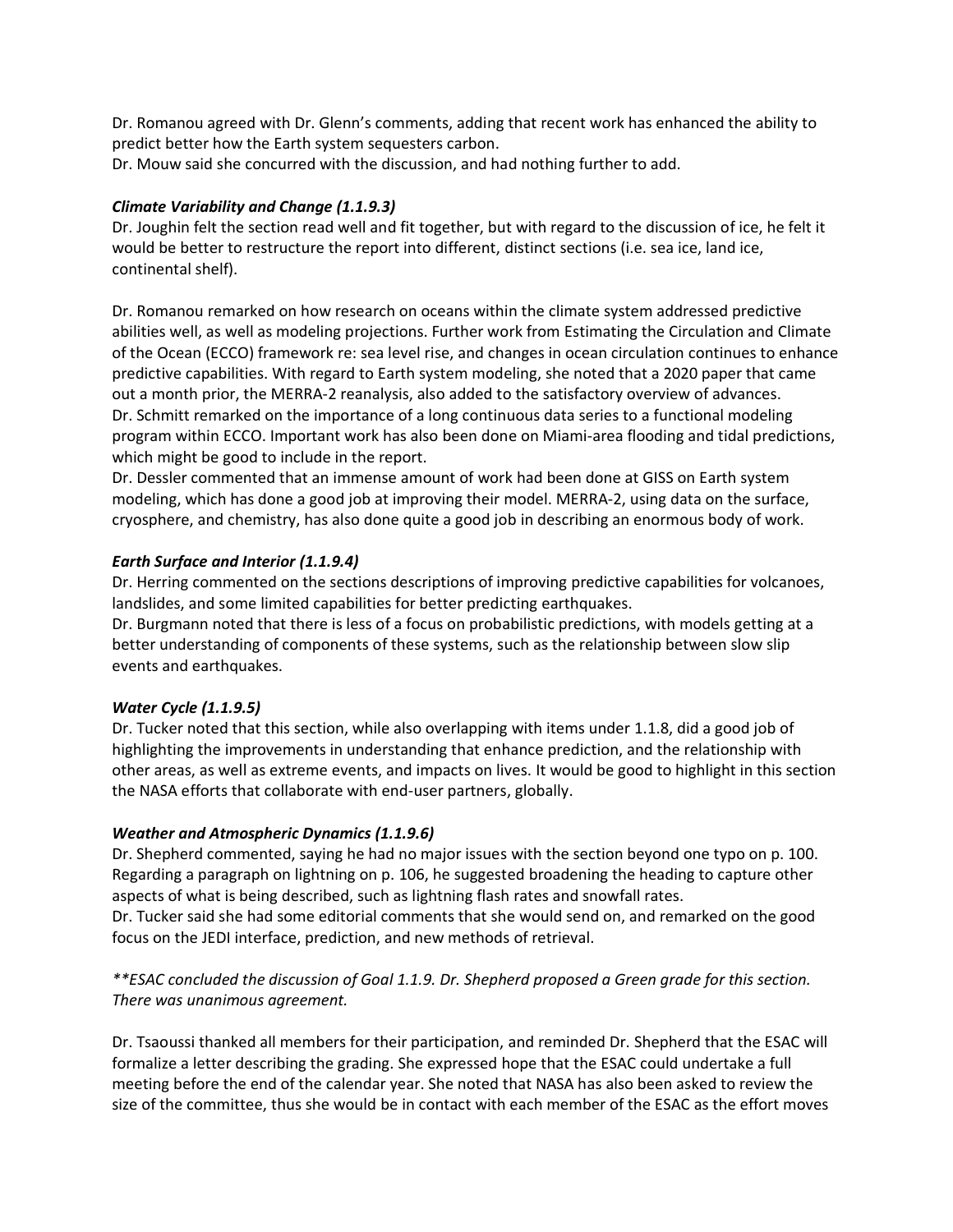forward. Dr. Tsaoussi adjourned the meeting at 2:39pm.

# **APPENDIX A ATTENDEES**

Earth Science Advisory Committee Members **J. Marshall Shepherd, ESAC Chair, University of Georgia**  Roland Burgmann - University of California, Berkeley Andrew Dessler - Texas A&M University Thomas Herring - Massachusetts Institute of Technology Ian Joughin - Applied Physics Laboratory Ray Schmitt - Woods Hole Oceanographic Institution Anastasia Romanou - Columbia University Colleen Mouw - University of Rhode Island Daven Henze - University of Colorado Jasmeet Judge - University of Florida (absent) Lucy Hutyra - Boston University Nancy Glenn - Boise State University Sara Tucker - Ball Aerospace & Technologies Corp. **Lucia Tsaoussi, Executive Secretary, NASA Headquarters**

Non-NASA Attendees Joan Zimmermann, Zantech IT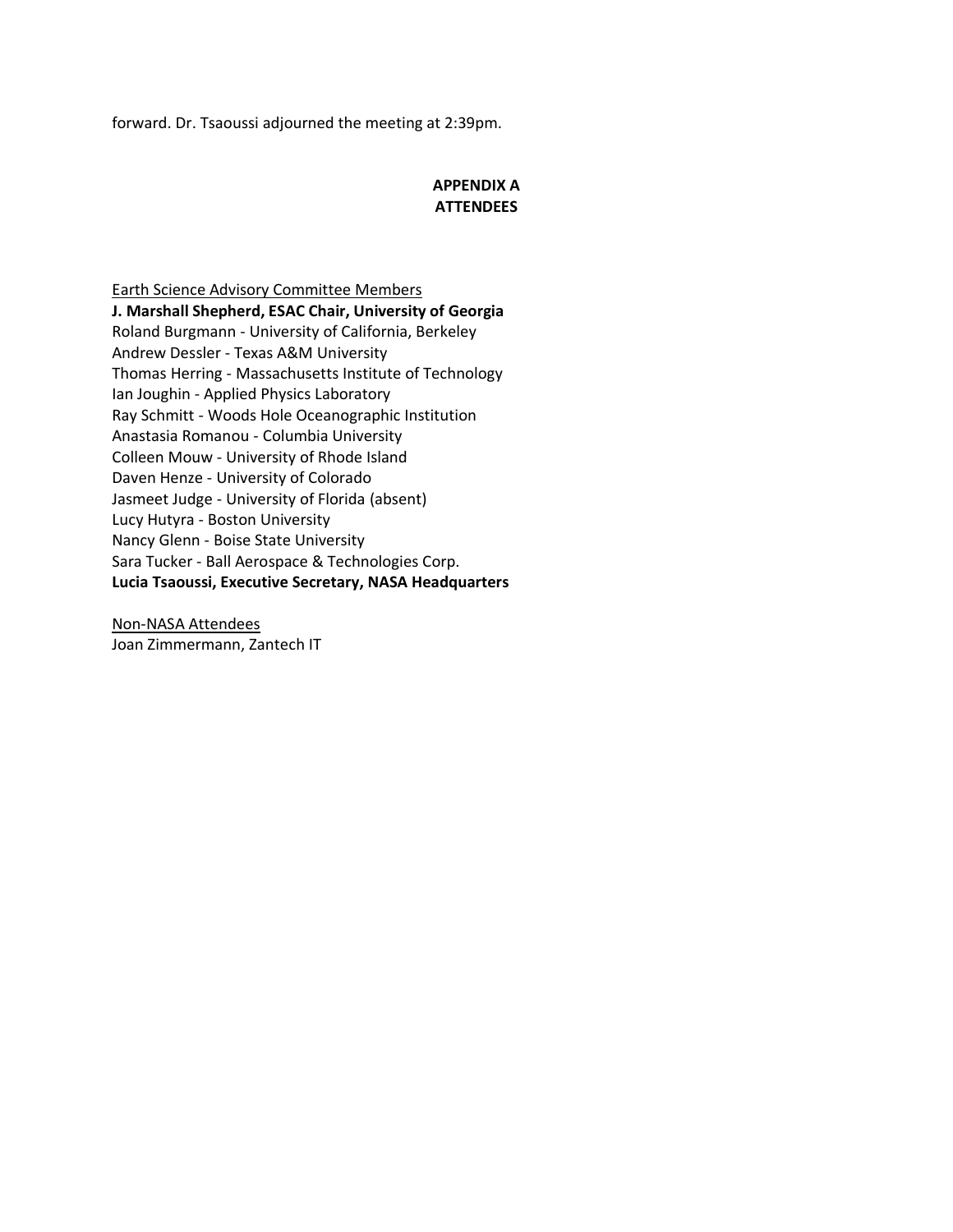#### **APPENDIX B ESAC MEMBERSHIP**

**J. Marshall Shepherd, ESAC Chair**

University of Georgia

Roland Burgmann University of California, Berkeley

Ginny Catania University of Texas at Austin

Greg Carmichael University of Iowa

Andrew Dessler Texas A&M

Nancy Glenn Boise State University

Kass Green Kass Green and Associates

Daven Henze University of Colorado

Thomas Herring Massachusetts Institute of Technology

Lucy Hutyra Boston University

Ian Joughin University of Washington

Jasmeet Judge University of Florida

Christian Kummerow Colorado State University

Colleen Mouw University of Rhode Island

Anne Nolin Oregon State University